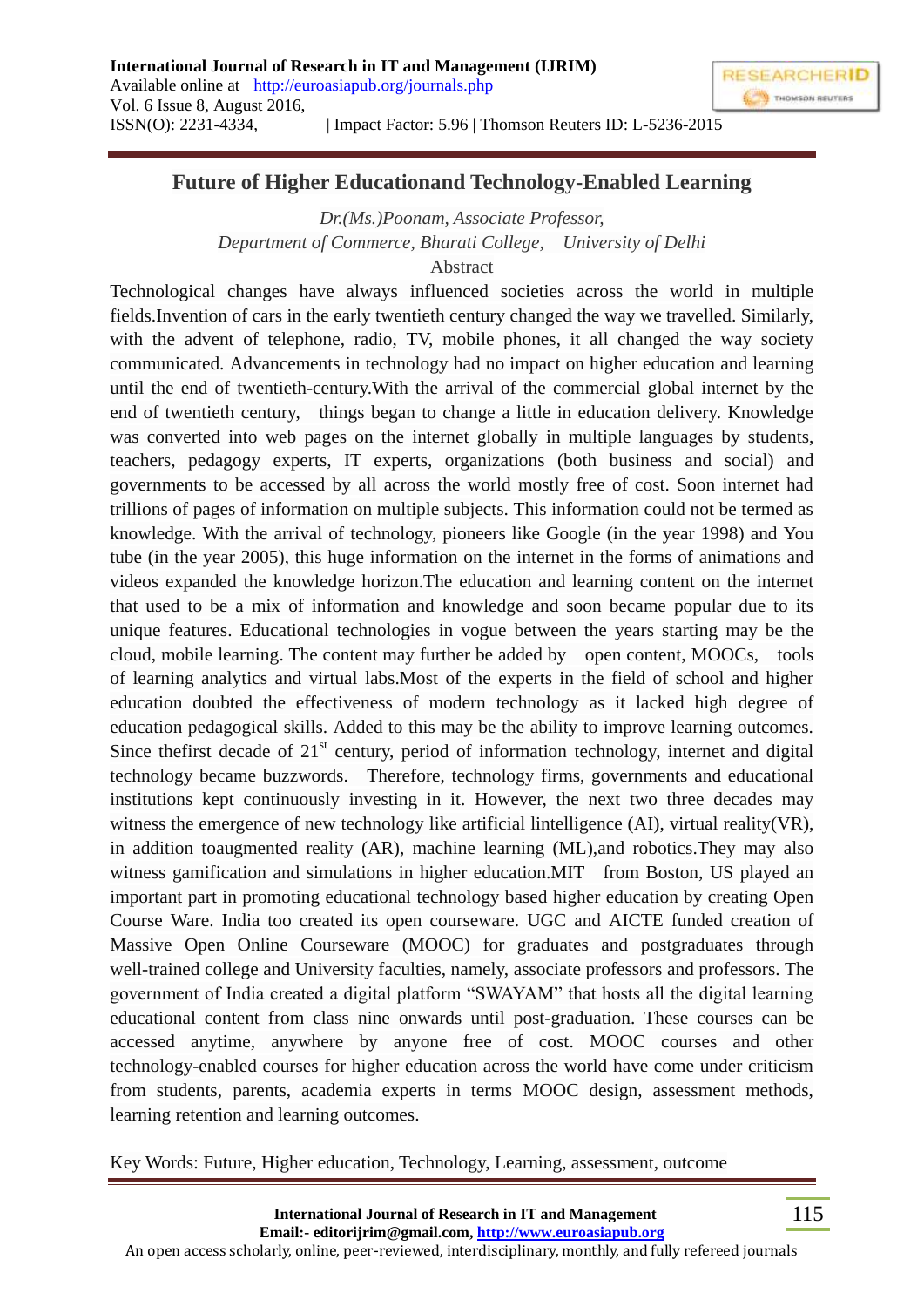## Pedagogy in Higher Education- An Introduction

Looking at past two decades of technology-enabled learning premier institute, MIT- open learning is actively involved in conducting path breaking research. It aims to answer most fundamental challenges experts are experiencing on learning pedagogy in technology enabled learning. They are reflecting on technology assisted learning retention tools and techniques. Focus is also on the in-depth study of learning outcomes and assessment methods. Such reputed universities are now researching on-how exactly learning takes place.Finding the most appropriate conditions in conducive learning is another key research area. They are also studying the effectiveness of famous traditional classroom learning methods and techniques like lectures, class work, homework, assignment tests and repeat. Current fundamental research on pedagogy in technology enabled higher education for higher learning outcomes and human values.An in depth research was undertaken with the higher education faculty members involved in the design, production and the delivery of MOOCs, to understand "factors that influence/impact'' teaching in online environment. The study revealed that when designing a MOOC, faculty members may give weightage to social values of learning for a broader audience and tend to present content in entertaining and attractive manner with little focus on psychology-based pedagogy.

Technology and Higher Education

With the arrival of technology, pioneers like Google and You tube, huge information on the internet in the forms of animations and videos expanded the knowledge horizon. The education and learning content on the internet that used to be a mix of information and knowledge and soon became popular due to its unique features. Educational technologies in vogue over the years were cloud, mobile learning, open content, MOOC, learning analytics and virtual labs. Most of the experts in the field of school and higher education doubted the effectiveness of such technology as it lacked high degree of education pedagogue skills and ability to improve learning outcomes. Since during the first two decades of twenty first century, information technology, internet, 4G, internet and digital technology have become the buzzwords therefore technology firms, governments and educational institutions keep investing in it.

Academicians, policy planners, and researchers are exploring the impact of technology in the world of higher education.Global Researchers conducted an investigative research on MOOC assessment methods and methodologies by examining multiple-choice questions from a quality perspective. The researchers analysed over two hundred multiple-choice questions across MOOCs and found that more than fifty percent of them were having problems. Some indicated many such online courses which contained more than one lacuna. The study also revealed that propounders of MOOC questionnaire failed to comply with the assessment questionnaire design guidelines. Their research provided a strong evidence that existing MOOC assessment models are highly problematic and unreliable. They are not suitable for granting an accredited degree from a university of repute.

*Our aim as planners should be to open up future rather than predict it.* 

Many researchers explored on theoretical and empirical analysis pertaining to Technology Enhanced Learning(TEL)in higher education. The researchers found that TEL in higher education has not taken offas a field of researchsupporting new pedagogy. They further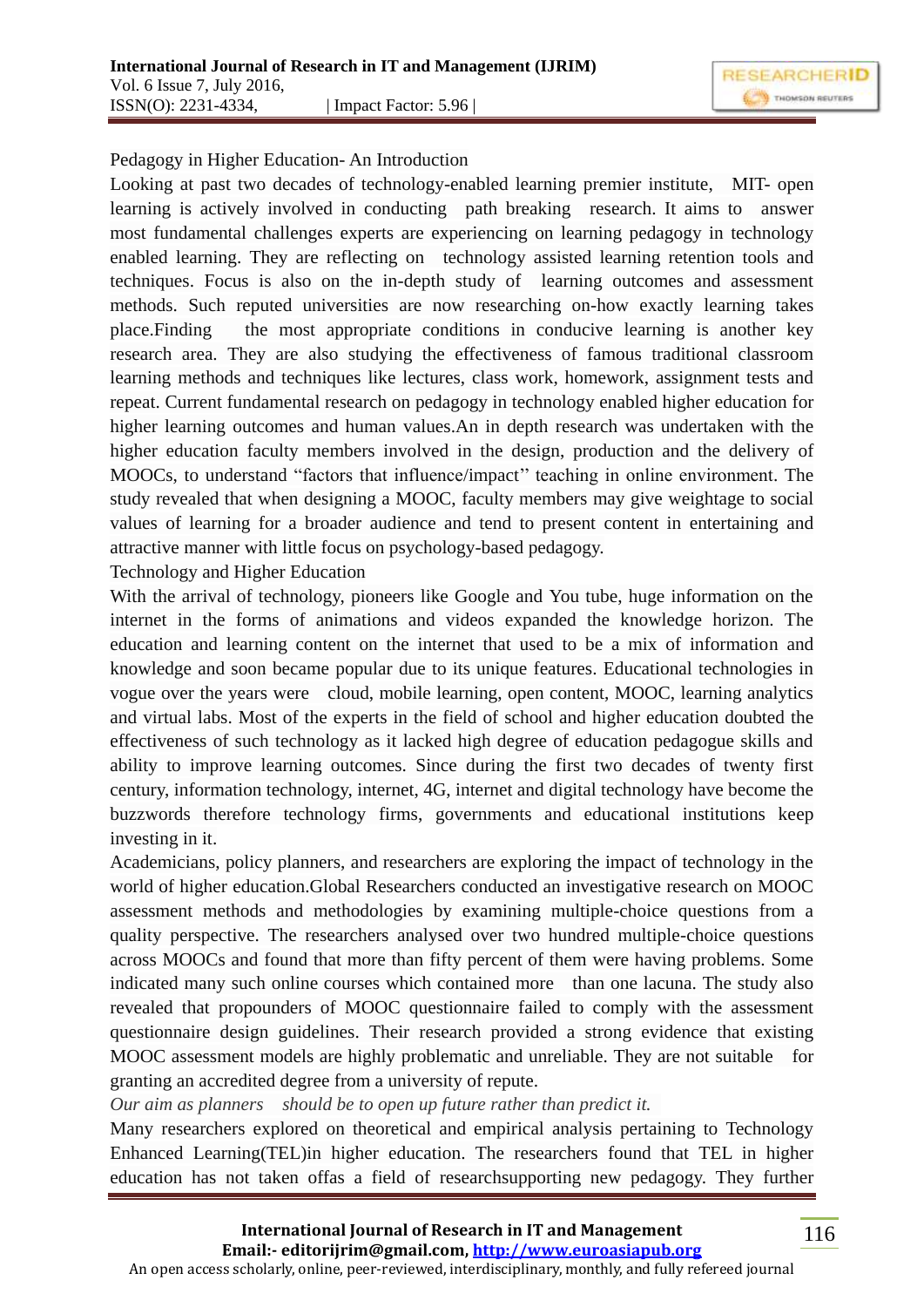explored that learning retention, assessment procedures and learning outcomes, are still in its early stages. Similarly, human values, ethics andmorality have not well taken care of in technology enabled learning.

Looking at twenty years of technology-enabled learning at MIT one can observe open learning system is now conducting path-breaking research to answer most fundamental questions that many experts are raising on pedagogy in technology enabled learning. They also question technology- assisted learning retention tools and techniques, learning outcomes and also learning assessment methods. MIT –Open learning is now researching on; exactly how learning works? Which are the most appropriate conditions in conducive learning? They are also studying the effectiveness of famous traditional classroom learning methods and techniques like lectures, class work, homework, assignment tests andsimilar tools. Post research, MIT-Open Learning may be creating tools and techniques for classroom as well as technology, enabled learning platforms. In recent times, psychologists and neuroscientists across US andEurope are studying the role of forgetting concepts and knowledge not as a failure of memory but an important critical learning tool. As technology is evolving rapidly researchers in academics and technological fields, are trying to find the answer to the most common question "Will future of higher education be tech based"? If yes, by when? If technology-driven higher education future comes, will it be based on ethics, morality, human values. Will it be based on indepth innate feelings for the learner and society?

Future of learning evolution and workplace in 2030: Since the beginning of the second decade in twenty first century, countries across the world are monitoring the pace of technology and its impact on society. Businesses, workplace, individuals learning and skills. Researchers, subject matter experts and consultants working for various organisations, committees and other platforms had predicted that during the next two decades, businesses, economies and societies across the world would shift rapidly to industrial revolution.Global forums have describeda new world which may be driven by newer technologies like Artificial Intelligence(AI), Virtual reality(VR),augmented reality (AR), Machine Learning(ML), Robotics etc .

Boston Consulting Group (BCG) created some possible parameters for future of workplace or businesses based on some critical elements, namely, technology change,talent Learning evolution,with each element having two pace or speed options for example, Technology changes can be accelerated or steady, talent mobility can be High or Low and learning evolution can be High or Low. Based on theory of probability (various permutations and combinations).Many futures cenarios were created for example let's take one of such scenarios out of the various possibilities-Critical elements inpace option oneon the parameters of change in technology , learning evolution and talent mobility be steady, slow and low respectively, while in pace option two, it may be accelerated, fast and high respectively.

Interpretations- In this scenario, most jobs within an organization are going to be automated. As pace of technology change gains momentum, the individuals or groups in the society learn at the same speed with that of the change in technology. Technological changes coupled with fast pace of learning evolution in the society contributes to enhanced abilities in workforce for creativity, innovation, problem solving and dynamism. The main questions then arise how doesa society learn, retains and applies learning at rapid pace. What will be the institutional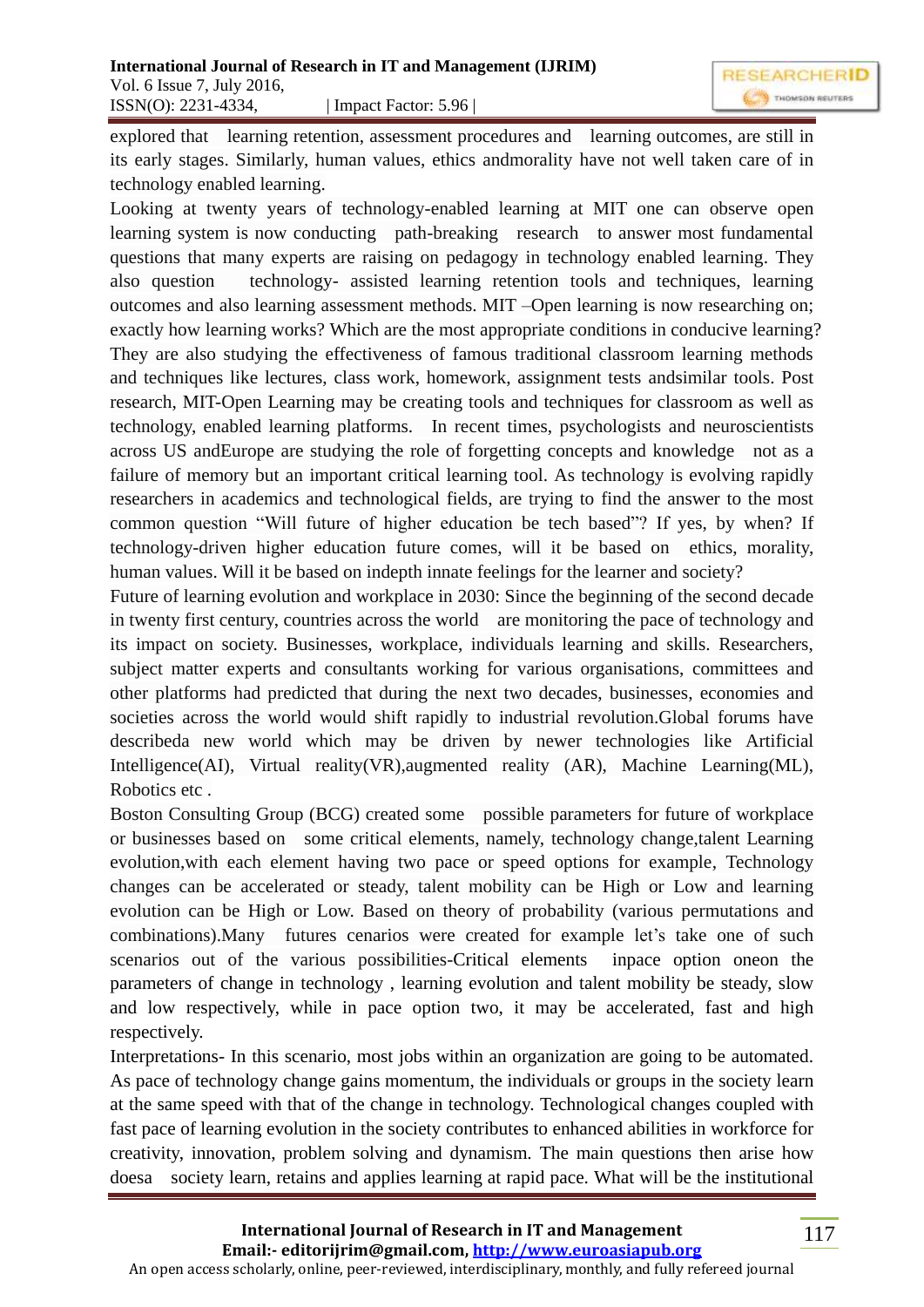mechanisms where learning delivery will be of high quality.Where learning will be delivered at high speed to very large section of diverse learners and workforce.

Universities of tomorrow and future of higher education :As technology changes acquire rapid pace the education institutes across the developed are experimenting with technologies like Artificial Intelligence(AI), Virtual reality(VR),augmented reality (AR). Experiments with Machine Learning(ML), Robotics etc. Global Universities are testing Virtual Reality based technology where students can learn multiple foreign languages. A global University is planning to offer online degree using virtual reality.Some internet platforms are developing reinforcement learning technology for higher education.Newly Trending and newly emerging Technology corporations and service providers collect learning data. They collect such data from various sources using machine learning and may also provide insights to help diagnose different sets of problems.

In the future, universities across the developed and emerging markets especially among group of twenty nations may possibly shift from the existing traditional version to futuristic ecological university.The overall shift might take some decades to be a reality. Shift from existing traditional Universities to transitionary universities might take ten to fifteen years and it may even take another fifteen to twenty years to shift from traditional universities to Ecological Universities.

One type of Universities are existing traditional universities like Cambridge, Stanford, Delhi University or JNU/ IGNOU. In this type, teaching takes place within a well maintained physical structure calledits campus where knowledge is transferred by full time faculties and professors. Here university transmits knowledge to the students from the campus until they acquire knowledge in the form of a degree -graduation or post-graduation ina particular field. In the last hundred years,traditional universities have acquired a reputation of knowledge providers, research centres. They are well established for reflection of their wisdom andfor their prestigious alumni base. In the last one decade, traditional universities are losing reputation andbrand image as they are no more serving as authentic source of knowledge or wisdom to solve multiple and complicated problems that are faced by organization, communities andthe society in which they function. The students graduating or passing out of such well established and esteemed or reputed universities are unable to find or sustain jobs. The reason being that as knowledge acquired by them is not aligned to the fast-changing world of business. It is also not aligned to society's new norms, ethics and morality.

In the next few years, slowly some of the institutes of higher education will transform themselves into special kind of universities or Knowledge Universities. They will function asback-end knowledge partners. Or they might be known as factories for providing technological skilled workforce for the future. The pressure of providing employment to students from their parents, media, government and society will force traditional universities to evolve themselves and establish as Knowledge Universities. As technology and automation will make about half of existing job-roles no more useful or relevant and will create new job roles. Thusit may lead to emergence of hence, new competencies and new learning curriculum with innovative learning delivery mechanisms. Medium and large sized corporates, private investors, technology systems will be the core of Knowledge Universities of tomorrow. Society may probably witness enhanced networking, increased dialogues and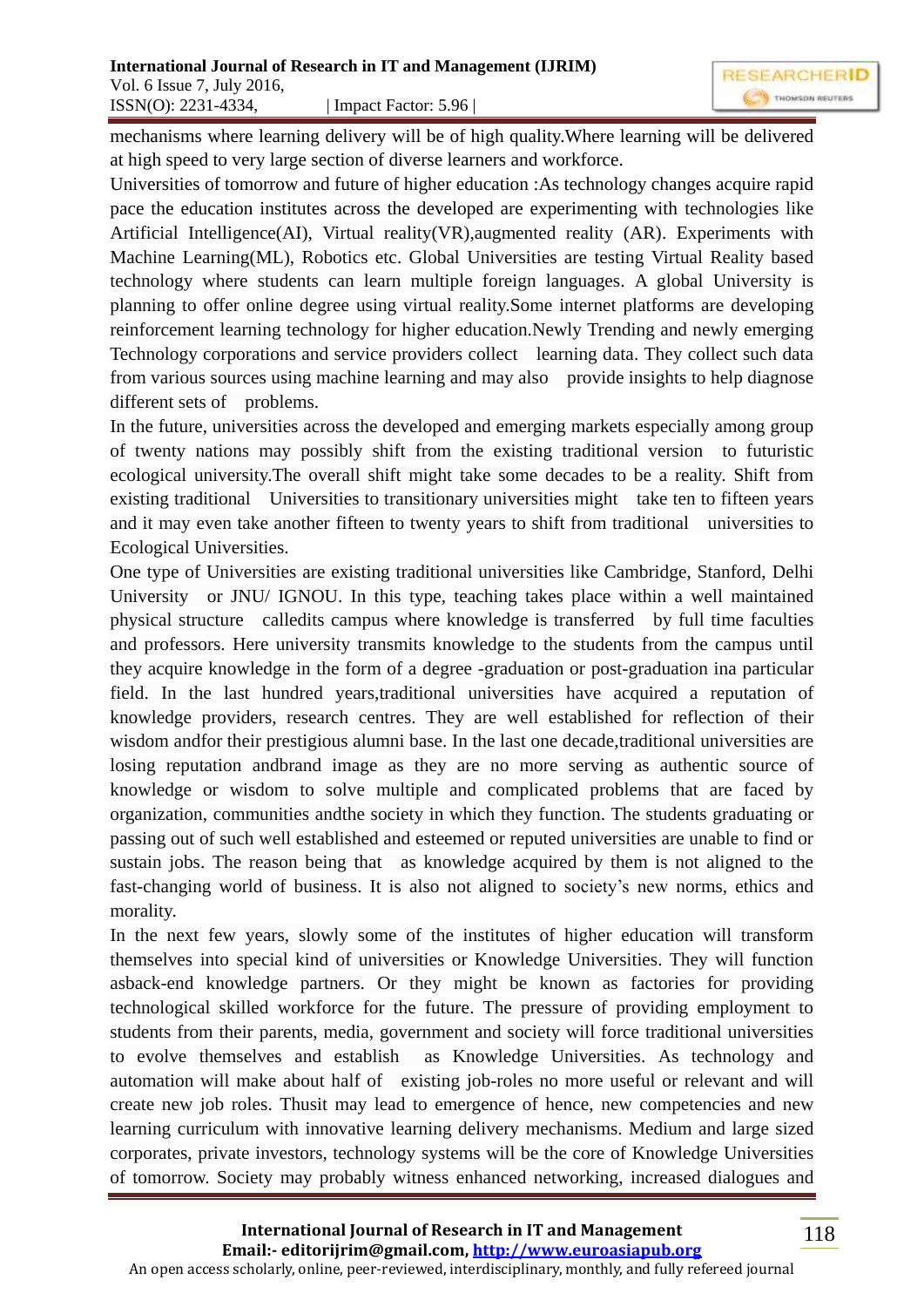debates between multiple stakeholders. Academic experts of repute believe Knowledge universities will emerge as centres of entrepreneurship and may give rise to social and technology entrepreneurs. They might assume the role of solving problems existing with the communities and societies, within or outside the national boundaries. With passage of time,Knowledge universities will comprise of not only students but also may have research interns. They may also have groups of students who will emerge a new class of start-up entrepreneurs. Such start up entrepreneurs may be developed further by subject-matter experts and mentors. These new class of entrepreneurs may set up technology incubation centres with funds donated by alumni, government grants and aids andcorpus from large business houses.

Most of the global policy planners and experts, academicians, educationists, researchers and technology experts believe that Knowledge Universities of the future may be transitionary in nature. In two three decades they will emerge as stable universities and will be known as "Ecological Universities" or centres for "academic citizenship". The academic experts believe reasons for shifting from knowledge to ecological will happen due to lack of creativity, virtues, values, ethics and human-to-human interactions. Academic experts believe that the crux of learning is human interactions, emotions that build trust and faith in humanity, which is foundation of the society. Ecological universities of the future will eventually emerge as multi-modal connections of entrepreneurs, students, faculties, researchers, business organizations, social and technology entrepreneurs. Ecological and multidisciplinary universities will be the centres of merging ofHigh Tech Artificial Intelligence(AI), Virtual reality(VR),augmented reality (AR), Machine Learning(ML). Robotics may also be developed with innovation and creativity. Equally important may be morality and values. Also, sensitivity towards natural and other environment, development of less advantaged and marginalized communities, developing self- inner consciousness.

Conclusions and recommendations: To sum up, we can infer that probable actions to manage impact of technology in higher education for better learning outcomes may include manifold attempts and effort. One, the researchers across the globe who may conducta comprehensive research across countries and various cultures. Researches on how exactly learning works and which ones are the most appropriate conditions in learning to take place in a conducive environment. These researchers should also study the effectiveness of traditional classroom learning methods and techniques like lectures, class work, homework, assignments, ability tests, etc. Two, academic researchers along with technology-based content creators should also research on effective pedagogies for various newer technologies like AI, VR, AR, robotics and together co -create technology. They may also create tools and techniques for enhanced learning retention and learning outcomes. Three,academia should do research on how to integrate at multiple levelhumanity and technology as part of futuristic curriculum in higher education. Besides technology, human elements namely, values, ethics, morality, culture, inclusivity, equityand consciousness should be incorporated in curriculum at every level.Lastly, government may also plan to fund research at a holistic level to test the validity of existing technology-enabled learning models and frameworks. Experts may also recommend on future learning models and frameworks encompassing technology based teaching and learning pedagogy, cognitive psychology, neuroscience. Modes of future learning and people development policies, effective implementation of systems and processes may be suitably taken care of for future generations to become job-ready and possess an in-depth knowledge and capability.